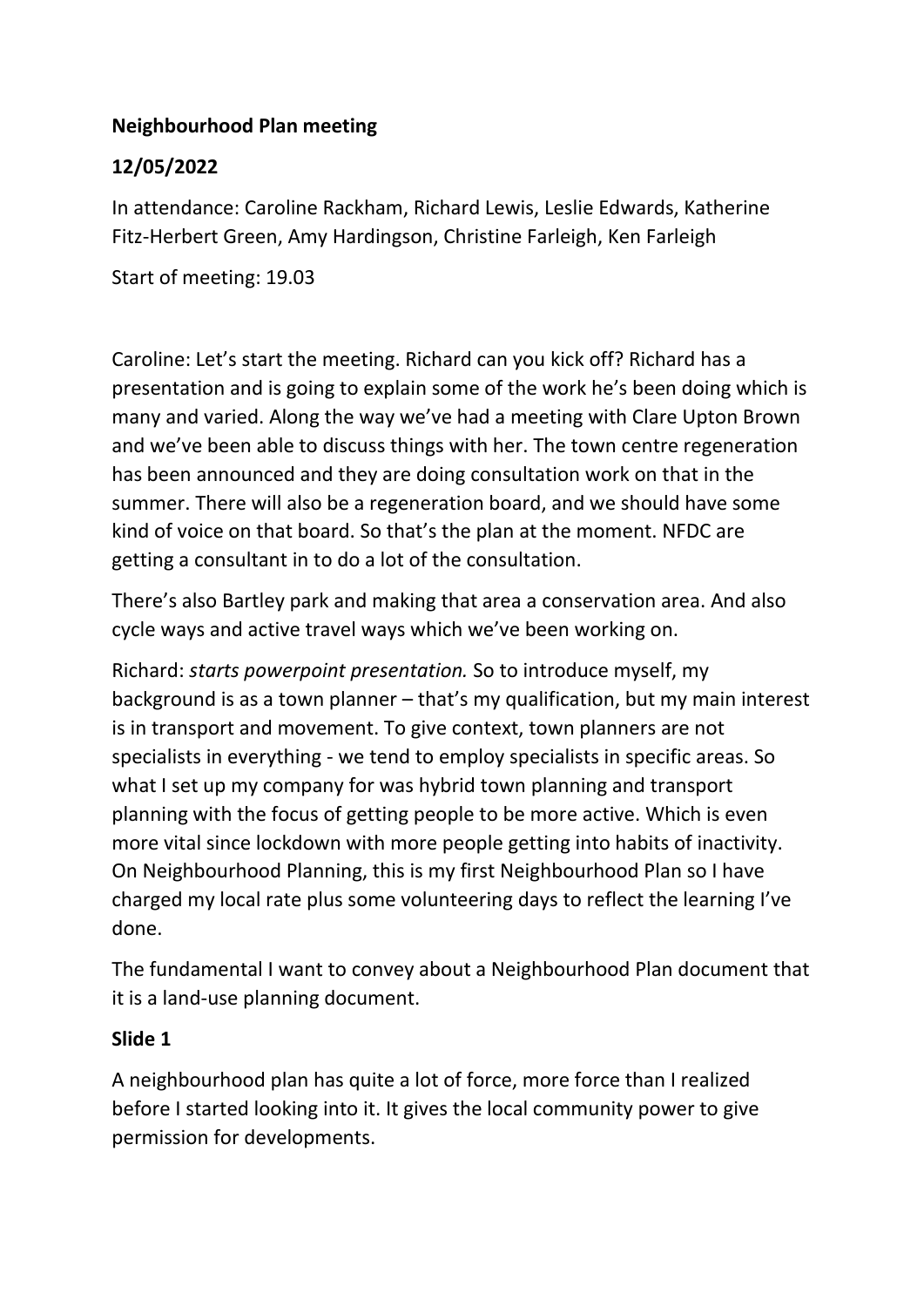It locates viable sites for development. We will pass big sites we find on to the Local Plan. But for little developments this is where Neighbourhood Plans can be really effective. Is it a site that has any constraints? Any planning permission exisiting? Is it on a flood zone? This is the kind of research we can do to find these sites.

We can put in community aspirations. For instance with Testvale park we could describe what we want to see surrounding the park or what other things we need in and around the park to improve it. Recreation grounds we could say we want more trees and benches etc etc. Well we could take funding from the North Totton development and say we want to spend some money on this.

We can influence designers as well. You can have very high density and still have wonderful places to live. Like the Cotswolds has very high density living and yet people love it, find it desirable and want to visit and live there.

Caroline: Eling has highest density in Totton, and is a desirable area. It's a good point we need to make.

## **Slide 2**

Richard: The boundary of the town of Totton and Eling is the boundary of the Neighbourhood plan. We can't change that to the town centre.

We have to have robust evidence – I've added that. But we want viability. There are many different areas in the town and we need to make sure our suggestions are deliverable.

I've done a review of existing planning documents, which is the bulk of the evidence at the moment, but they will go out of date soon so I will update them as that happens.

Has to contribute towards sustainable development. The national framework is actually pretty good and there's some good stuff coming out soon. We can do our best and use the national framework to state our aims and be in general conformity with the Local Plan.

Neighbourhood Plans shouldn't be about preventing development – they should be positive documents highlighting areas for development.

### **Slide 3**

I'm drawing a map to show the boundary clearly which I can show you soon. I'll also be showing you the literature review. I've looked at some best practice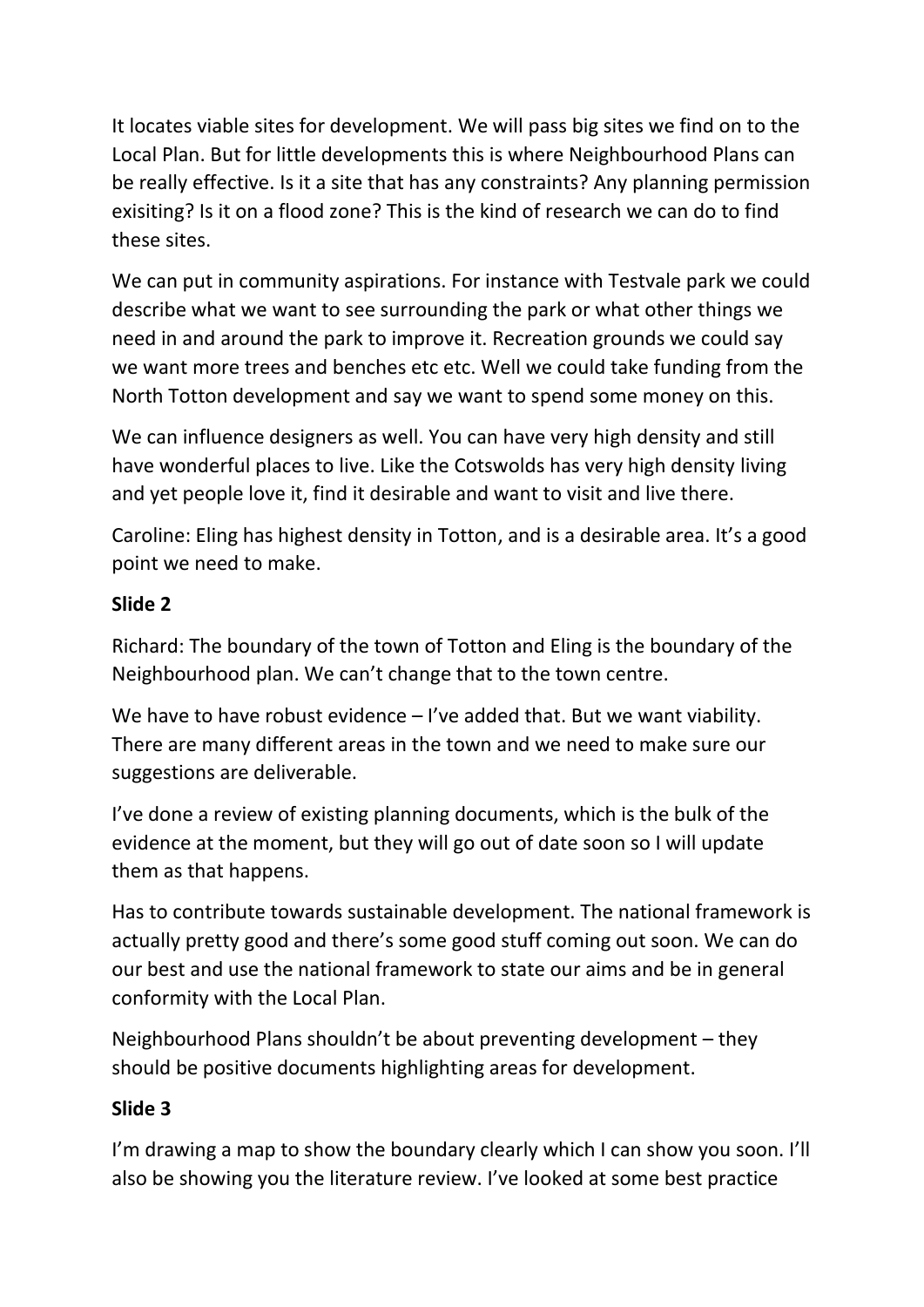Neighbourhood Plans. My aim is to make it accessible, inspiring, plain English, easy to use.

Engagement is the next stage.

Caroline: We've got all sorts of engagement that we've done already which will continue with meetings, outreach, consultation, facebook.

Richard: I need to make sure I have all of it. I should make sure I have everything you've collected so far Caroline because I'm not sure I have.

Caroline: Yes

Richard: And schools would be great

Caroline: Yes we did that pre-pandemic, we need to do so again

Richard: We can do engagement on what I've done so far.

Because the new local plan is being involved and we're going beyond the town centre we should see the Neighbourhood Plan in conjunction with these other documents. When the town centre regeneration comes out that will then be the foundation of our Neighbourhood Plan

Caroline: As long as we and the town council are involved in the process then YES

Richard: The next stage is writing the documents – the policy and supporting documents. The supporting documents do have material weight as well – not as much as the policy itself,

Catherine: I should bring some Neighbourhood Plans with me next time so we can have a look together

#### *Assent*

Richard: Proposals map sets the boundaries but also explains in a visual way what we want to achieve. Such as Bartley Park area etc. Then we'll do statutory engagement and go through examination and amendments – and after that we go through the referendum. I expect it will go through easily.

Leslie: Will it? People can be very against change.

Katherine: We need to frame it as protecting and improving.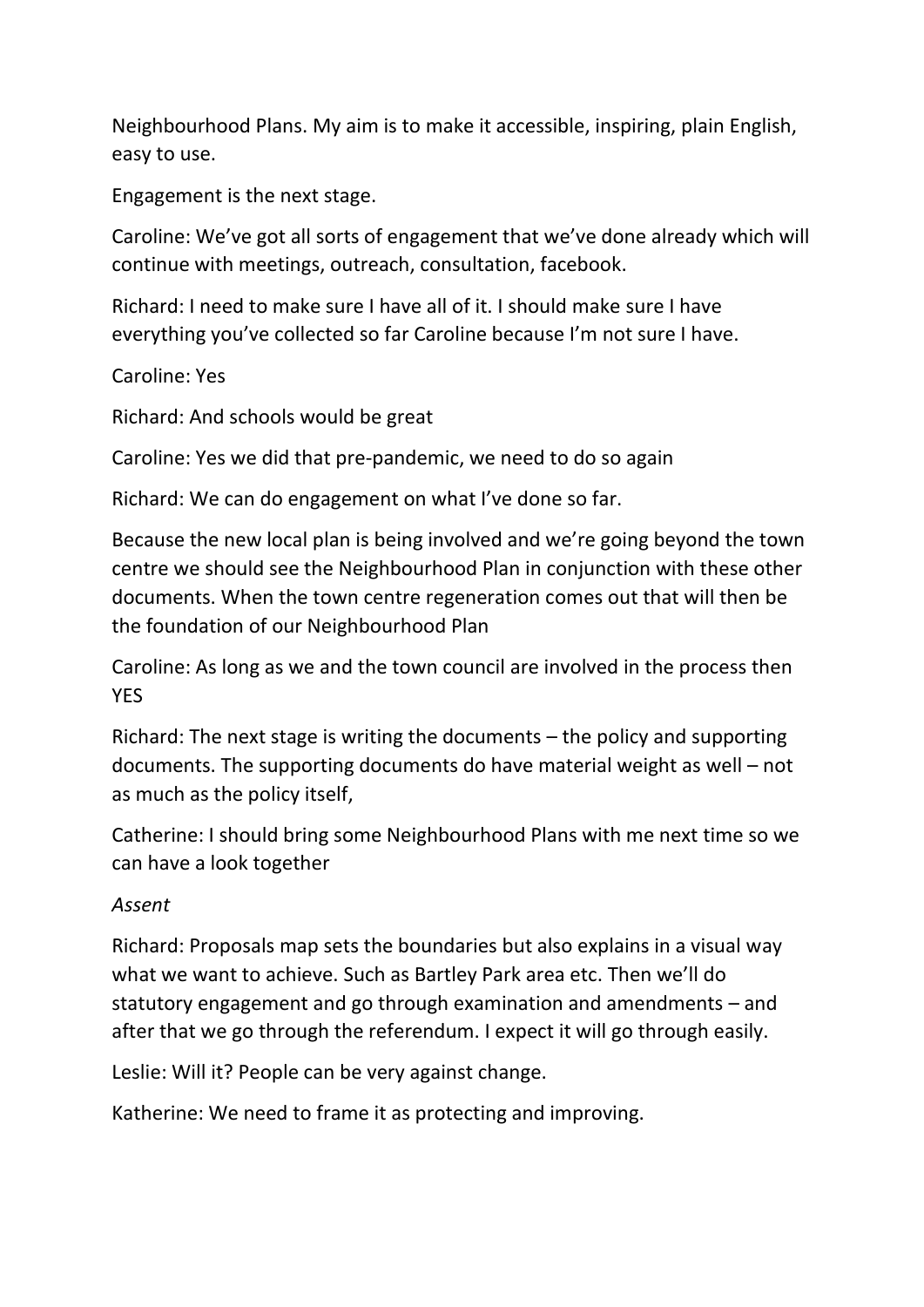Caroline: It's worth bearing in mind that we have an election in a year, and referendums are often scheduled at the same time. So we need to think about our timeline with that in mind.

Richard: Good point.

# **Slide 4**

Recipe for success is a strong evidence base, which is updated regularly. There will be new considerations. Covid is changing working patterns. The Economic development strategy interestingly doesn't mention town centres much. Totton is usually only mentioned as Totton and waterside, and not as the town itself. And Totton is not the same as Hythe or Fawley. And this is an opportunity with Neighbourhood plans to distinguish our unique identity. Totton doesn't have a ferry and Hythe doesn't have a train station.

And we want to get ahead in preparation of the central area regeneration meetings

# **Slide 5**

Progress. We've had discussions with Claire Upton Brown. Evidence gathered. Future needs – we need to update evidence, get specialist input and look into additional funding which may be necessary. I can help you bid for it.

# **Slide 6**

Next stage – Engagement event in June, Draft policies in June to August, Six weeks public consultation in September. Finalise plan and submit to Nfdc

Caroline: The NFDC is going to happen in that same window, so I think we should discuss doing things in parallel. I think NFDC are starting to understand how useful we can be.

Richard: We can help as team mates and help with the workload.

Caroline: I think that's been realized and caused a welcome change.

# **Slide 7**

Engagement – we've got plenty of great ideas. We could do letter drop and emails to get consultation via website. Add a themed workshop? We can create something interactive and engaging – people can point out what they want and label things. Pin as negative, neutral or positive with a comment.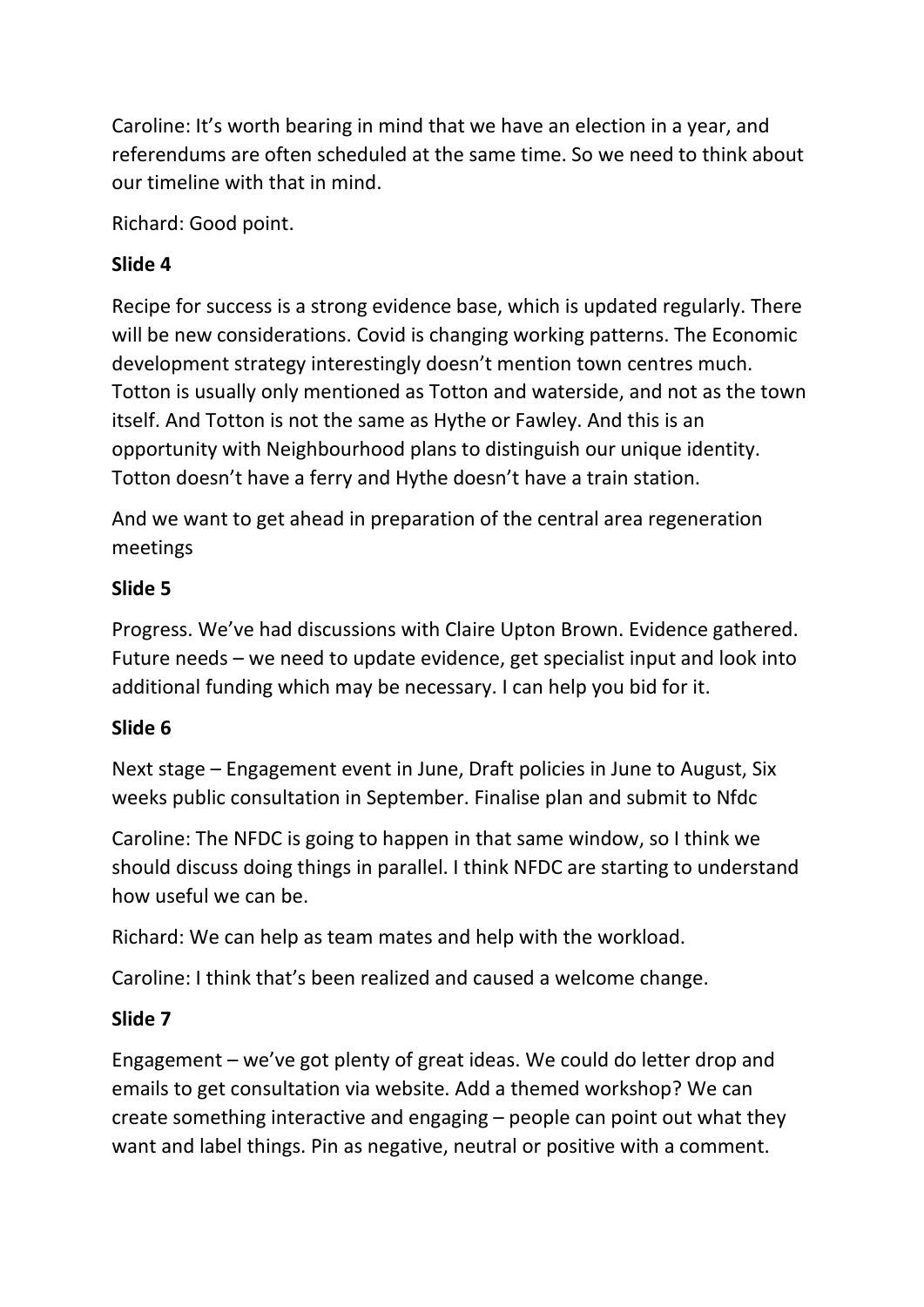Caroline: We've got maps from the town centre event we did. I also got sent some after the event which is brilliant.

Richard: Fab, I can take photos of those and add them to the document.

# **Slide 8**

Opportunities- In the process of preparing the baseline I have started thinking about the opportunities to make sure we have the audit trail and evidence for all opportunities.

Taking forward, lots of little sites that are around. Bus garage, near macdonalds, all sorts of places and I've done little viability checks on them and they are identified in the local plan. It all came out of the strategic housing plan assessment which highlights potential sites for development.

Caroline: part of the regeneration is on housing, but we also need to think about community use and that is something that we could contribute

Richard: We can look at the spread and density of community uses in the town. Density of fast food takeaways near schools has a lot of writing around it and could be something we can include. This is something that the Neighbourhood plan can be quite specific about or specify a purpose for a site. What you want where and what is appropriate. We should aim for a mixture of things in all areas.

# **Slide 9**

It doesn't seem appropriate from viability to influence a larger site via Neighbourhood Plan. We should suggest that to be looked at as part of the Local Plan.

Katherine: Because we're a Neighbourhood Plan we want to avoid big and controversial issues like big housing developments. Leave the local authority to be the bad guy. What we can do is influence the design and influence the impact on the community and the density. It means we have the input into final design and layout.

Caroline: We've got a design strategy set and ready to go to full council and we're at the stage where we can present that to full council. Is it possible for us to look at and tweak that and present it to the full council in 2 weeks?

Katherine: You could agree the ideas in principle, but give it a full chapter in the Neighbourhood Plan.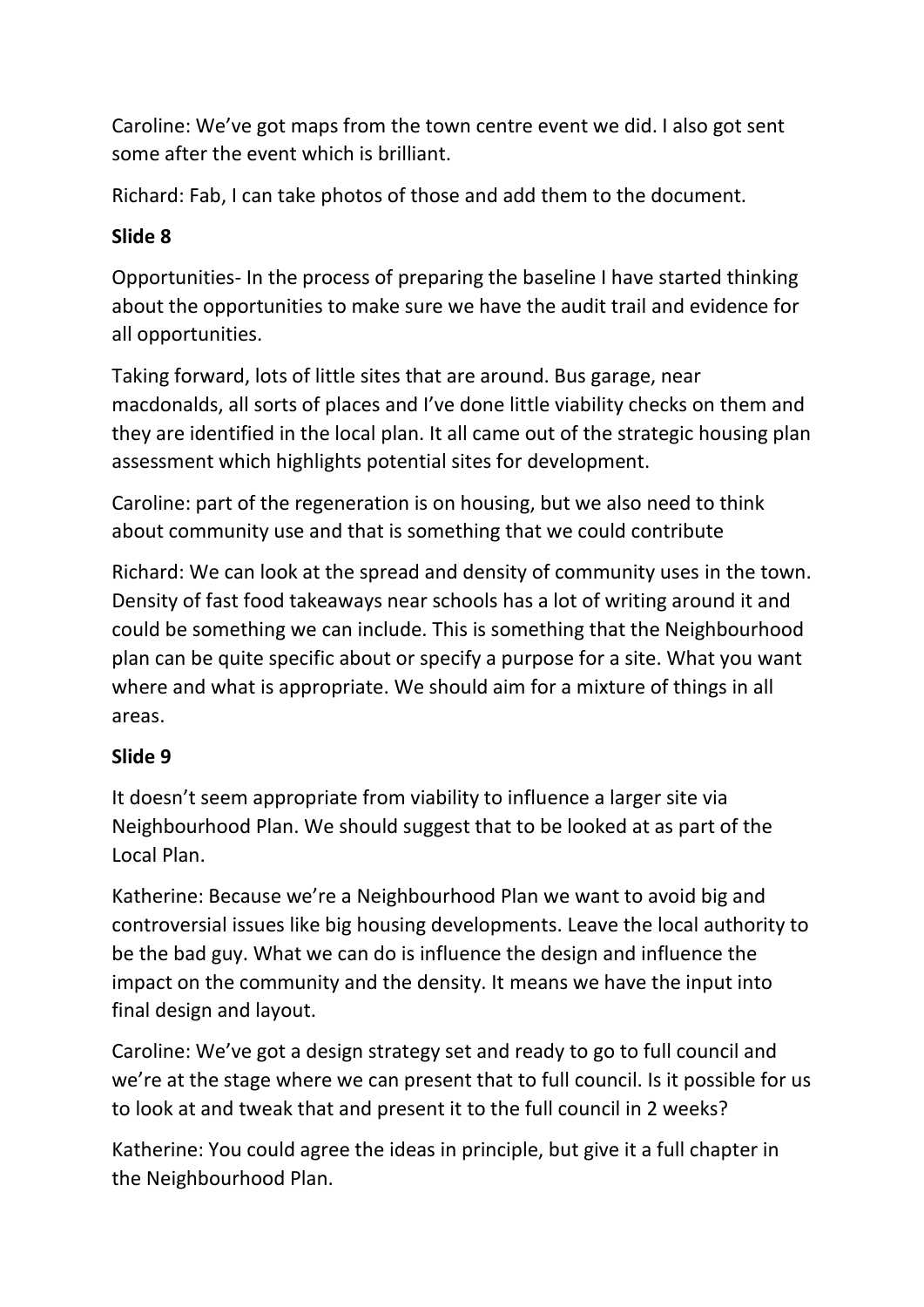Caroline: Claire did say we shouldn't include it

Katherine: It can inform

Caroline: Can you have a look at it and give advice on how to move it forward?

Katherine: Maybe not in the next 2 weeks

Caroline: If we don't get it done this cycle we have to wait until after regeneration

Richard: Send it to both of us and one of us can have a look at it. It's establishing principles. It could be a page long.

Katherine: Guiding principles

Caroline: We had a full council meeting at which yet again there were attempts to try to stop the Neighbourhood Plan. They tried to put it in private and confidential but we stopped that. And we used a standing order to protect us. But I think that out of that we have moved forward with Clare Upton Brown and it may well come out again at next full council.

Richard: We are there to help. We are here to help build support for their (NFDC) plans.

Caroline: Moving back to opportunities

Richard: Civic court and Eling Wharf are the main larger areas. We can look at landscaping improvements & travel linkages.

#### **Slide 8**

Existing strategic sites we want to influence - the masterplans for North Totton

Caroline: I hope we can feed into the structured plan. We did see it at one point but have heard nothing for years

Richard: It is in the local plan. But we have to ask if it will be adhered to?

Caroline: I guess that's what's happened with Aldi on the industrial estate. I'm sure it was passed as outline.

Richard: I'm not surprised that they've proposed it there because we have the Starbucks there.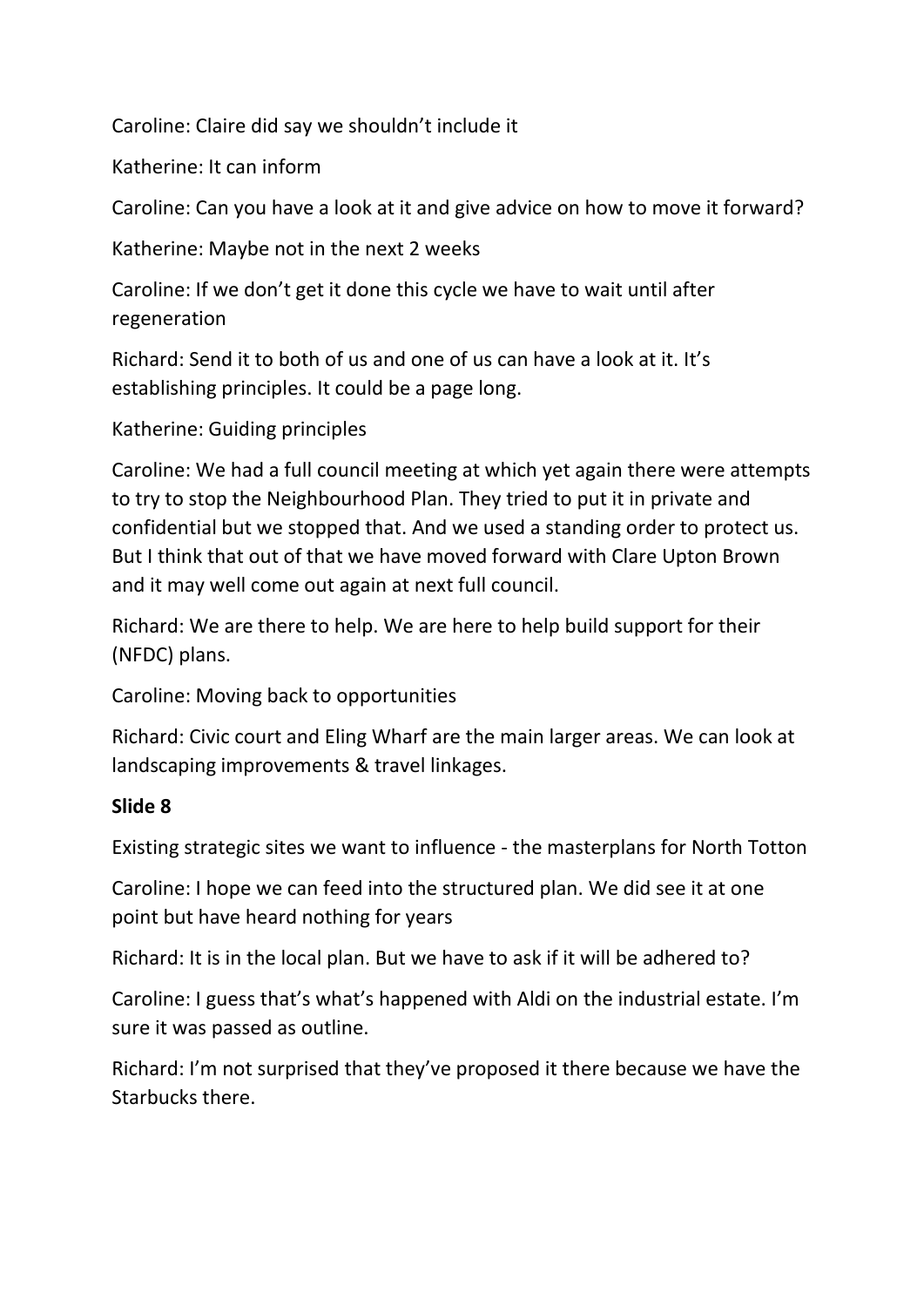Katherine: But when the football club moved there that parcel of land was supposed to be public land to offset the housing that went into the old football ground.

## **Slide 9**

Deliver walking network improvements which we can wrap up neatly with evidence and policy. We can make it part of the central area regeneration. There's a piece of work to be done on being more specific about what we want on this route and show NFDC what we want, what will work.

Another opportunity is to make Rumbridge street one way with wider pavements

Caroline: They tried that once but you need to go a long way around is the trouble.

Richard: It is almost one way there. It's an interesting spot

Caroline: It's a faff around there

Richard: Tide Mill is another opportunity, such as historically appropriate paving to set it up as a lovely heritage area. Public realm can be improved

Caroline: Hiding the containers would make a huge difference. Planting near the anchor would make a huge difference to hide them and improve it for residents.

Richard: And as part of the regeneration the river should be cleaned up.

Caroline: that has started thankfully

Richard: They did all that on the Olympic park. It was quite incredible.

And Bartley Park – we want to connect the two parts of Bartley Park to improve access and improve the riverside between Rushington and railway line. The issue is crossing the railway.

Caroline: actually we could cross the river rather than the railway which may make more sense

*Looking at maps to see*

**Slide 10**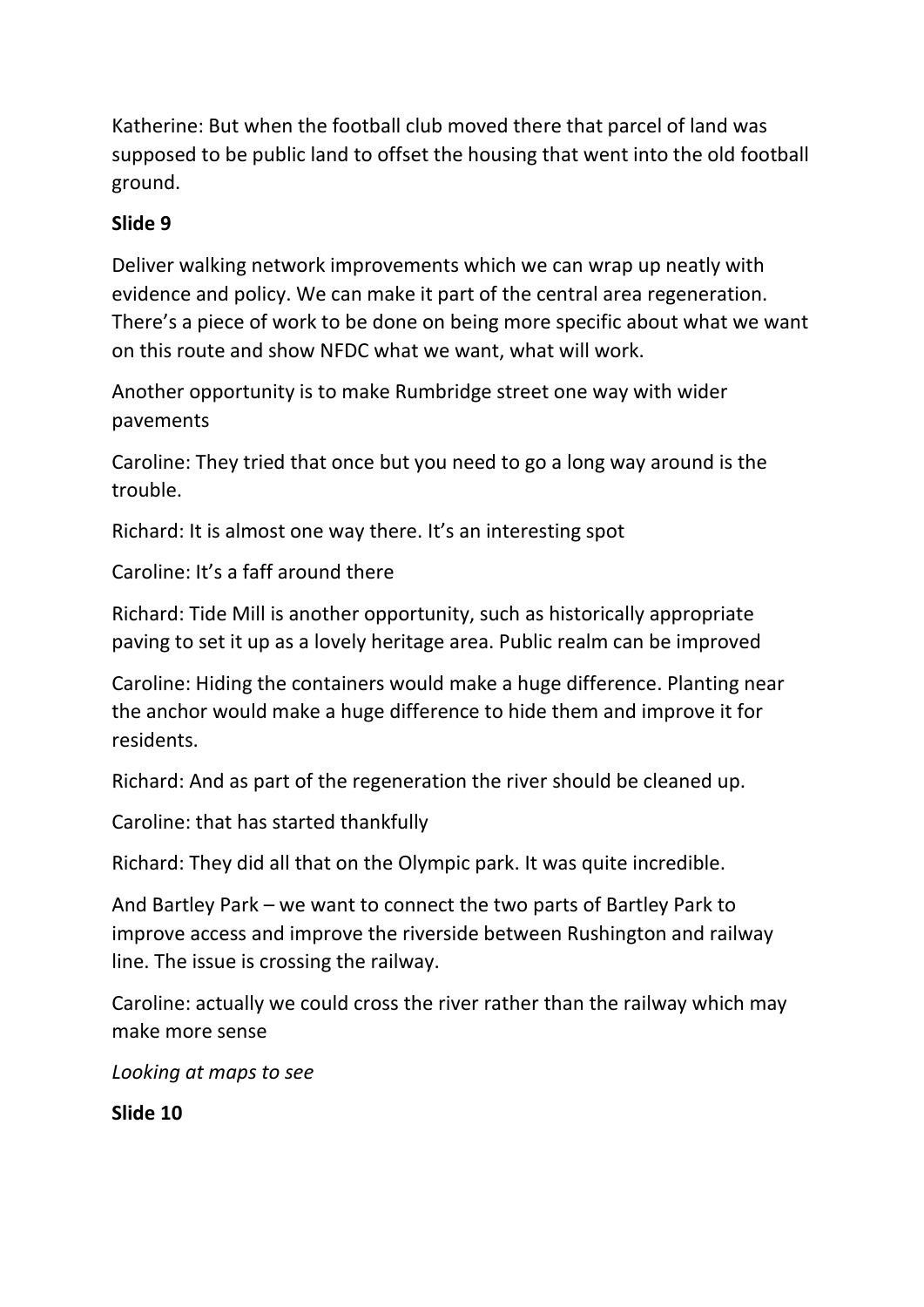There's a dutch idyll which is being promoted is to enable cycling for children – for the whole family. I dread cycling to Totton and I would not advocate for children doing so. We have a right to be safe as we travel. There are a lot of arguments about bikes but it is one way of integrating exercise into your daily routine. In the 1920s an 8 year old could travel 8 miles by themselves safely. By 1970s that figure had halved. These days it is the front gate of the garden. We absolutely have to do this.

Caroline: My son was allowed out into the street on his own to play with friends. And now is out at all hours and is confident to travel independently. My mum and dad grew up here. My Dad used to walk the entire length of the Bartley river to go fishing. There's no way that we would do that now.

Richard: It's only to our detriment. The average person is not a driver for 28 years of their life. We build things around the assumption that everyone drives. But that is not true.

Caroline: It is a very different way of life because of the extra time and building that into your day.

Richard: But if you had to give up your car. How would you get around? You would probably start by walking

Caroline: And you'd have to cut down how much you do in a day

Richard: Even the slowest cycler goes 3x faster than someone walking and it gives you door to door access.

Caroline: And all this connects, because you wouldn't get me going through the centre of Totton on a bike, but if it was safe I would!

*Stories about cycling reluctance and cycling joy, learning to cycle*

Caroline: Maybe we should look on a map and look at the areas which need improvement.

Richard: We shouldn't go to people with a blank sheet of paper, we should start them with ideas and ask for improvements and alternatives

Caroline: I also need to find out where we're at with LC Whip

Richard: I think it's in draft

Caroline: I don't even know how much from what we suggested is in the draft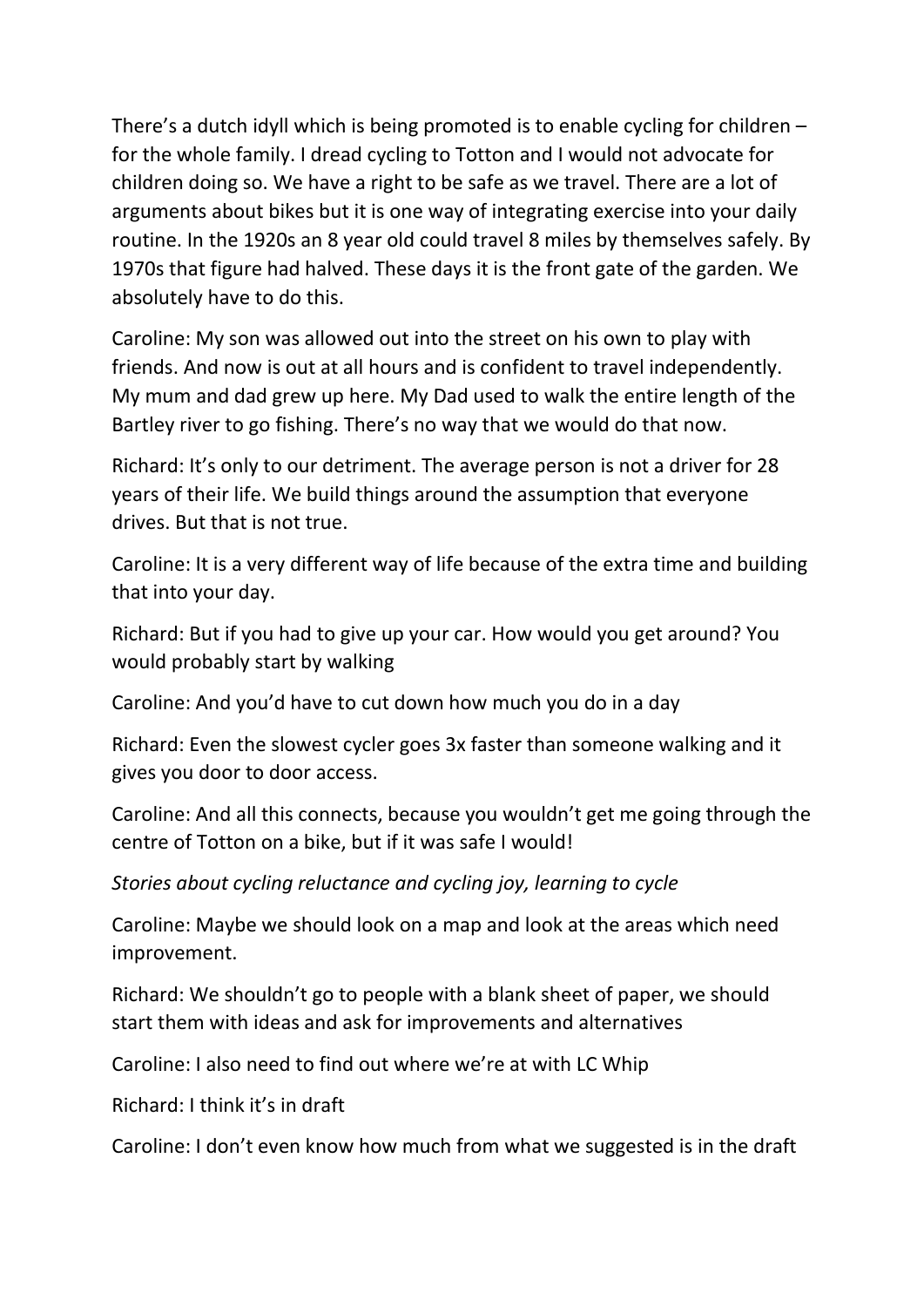Richard: What we could do is get some schemes together and lobby for them and access the pot of funding which is there.

Christine: Do they not do funding at schools? I see them around

Richard: Some of them have lost funding

Caroline: Part of it is due to the academy system. Schools that are Hampshire get funding from them to get someone in to teach

Richard: It's not a bad business for someone to do. There are lots of people that want to learn.

20mph on Water Lane, which is slow anyway due to speed bumps

### **Slide 11**

Award winning green spaces for everyone. Testwood Rec is pretty much just a field

Caroline: It will get some jubilee planting of trees and a new grass cutting regime to make part of it meadow

Richard: A cycle path running through it?

Leslie: There's an existing one but it's very narrow.

Katherine: We need to widen those.

Richard: It makes it safer for everyone using them.

Leslie: It is dark and creepy.

Richard: You can get low level light which just illuminate the path. Bat friendly lights

More interpretation boards to teach people about environment in Bartley. And to transform Testvale into an exemplar Urban Park which feels welcoming and safe. Connection between buildings and public space

Caroline: And the flavour of the park. We could have public art there too to suit the urban environment.

### **Slide 12**

Economic opportunities to strengthen town centre. Improve public realm, knit together the various 'quarters'. And more permissive attitude to 'living above the shop'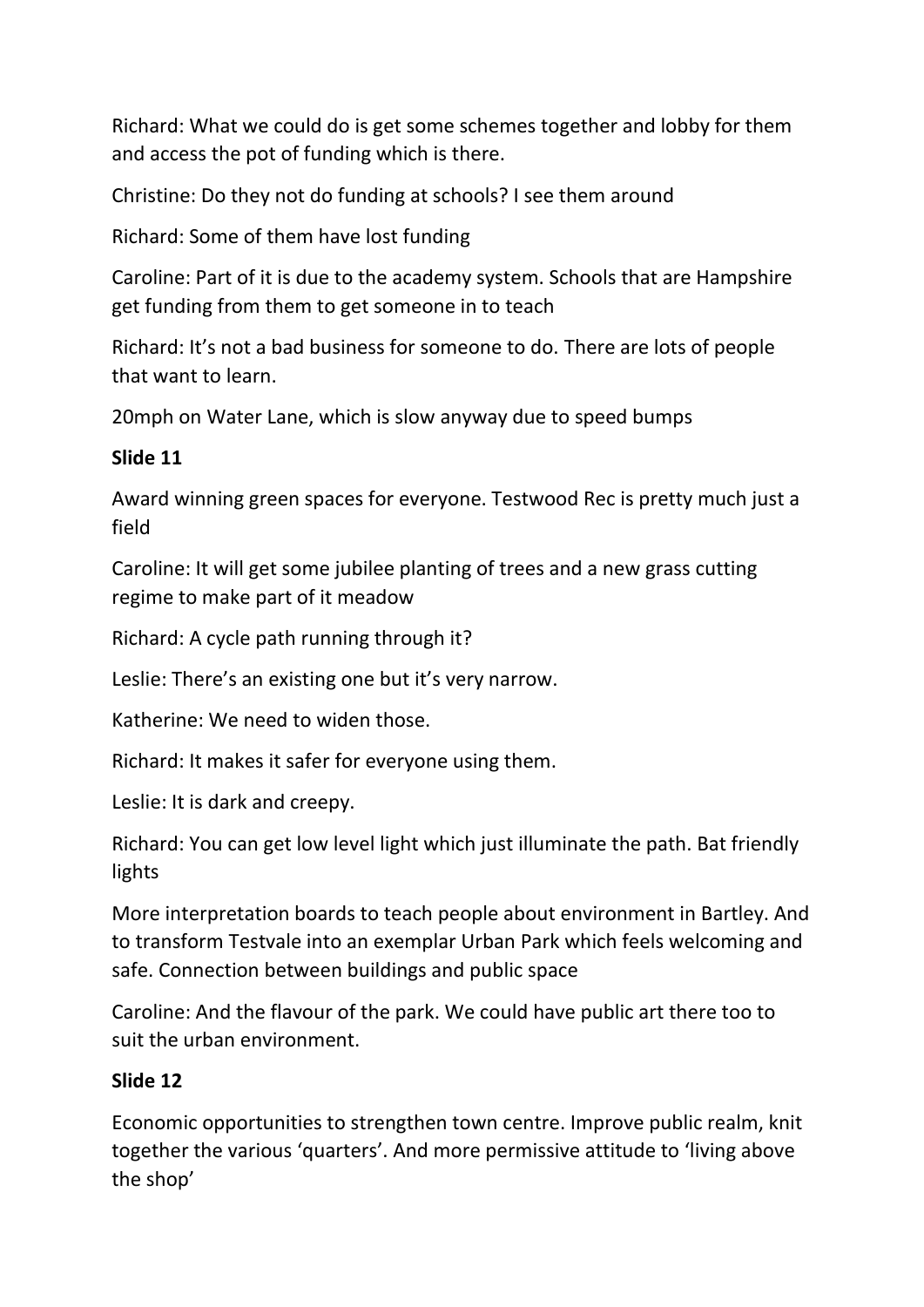### **Slide 13**

Supporting the creation of new businesses. Using old shipping containers to create very cheap space. You could be definitive about the type of business that would be in there. Create the urban and appealing style. One of the things about the New Forest is that the population is older than average and we have the issue that young people leave. We can use old industrial buildings and convert into flats which are very fashionable. They do it in London all the time we can see examples. Attracting and attaining young people. This is what would set Totton apart from the rest of the Forest.

Leslie: What about scooters, where do they fit in?

Caroline: There was a bill in the Queen's speech that they have to go on the roads because they are too fast.

Richard: E-bikes are far better because they are more active.

#### *End of presentation*

Shall I show you some maps for 5 minutes?

*Assent*

*Richard shows map of Totton and Eling*

Richard: What I need are the ordanance survey licence numbers from Town Council.

*Map shows green areas. And map shows central areas*

Caroline: I see that Eling wharf has found its way into the centre.

Richard: I've cleverly called it the central area, and it makes sense to include it

Caroline: I don't agree. I think there are barriers and they are two very separate areas with separate needs and wants.

Richard: We could have an overall with separate focus areas.

*Another layer with active travel network*

Caroline: Wow that's so useful.

Richard: The active travel plan prioritises Salisbury road and I think we should go along with that. It should be the first scheme, but we can say it needs to tie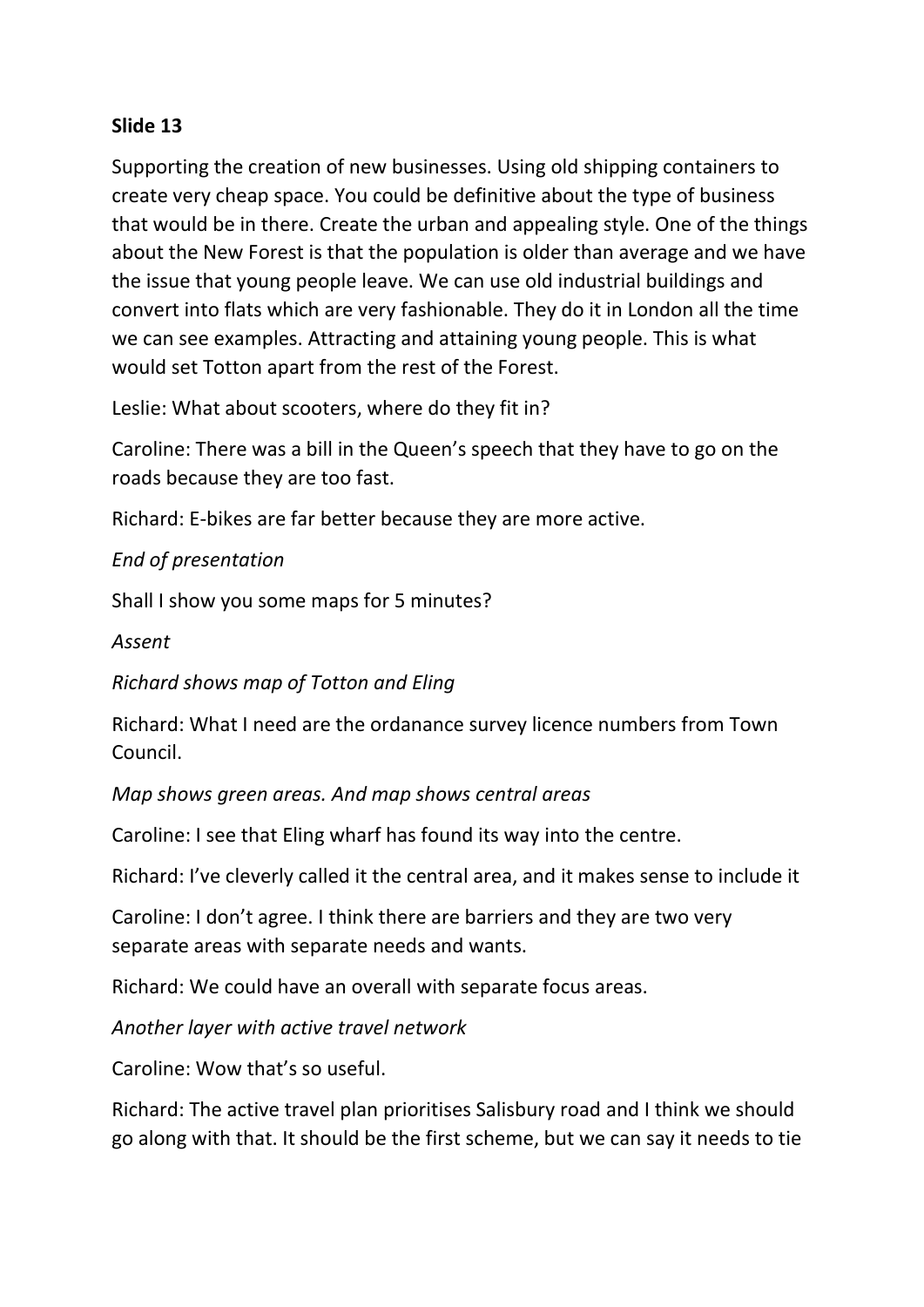in with this existing network. It's all quite joined up really and makes sense, and we can suggest improvements. Minimal changes to water Lane.

Leslie: The road surface is terrible

Richard: Ah but that's maintenance and that comes from another pot of money

Caroline: One more map & then Bartley park

*Richard shows zoomed in map of Totton Centre, with circles for major development opportunities, + network of active travel.* 

Richard: Asda and Lidl areas can be improved. Precinct and park, Eling wharf

Caroline: Can you send that to the team so that we can look at it for 2 weeks time?

Richard: Yes absolutely

Caroline: Wow Richard that is some fantastic work which gives us some fantastic grounding. What's the next step?

Richard: I need to tidy up the report. The presentation can go as it is. The drawings I will make some small improvements to. You and me can work together on that.

Caroline: Thank you very much Richard! We've got full council, and we can look at presenting there.

Can I just very quickly show everyone the map of Bartley Park so you know where we're at with that.

#### *Caroline shows map*

Caroline: So what I've done is highlight the park area and talked to town officers. The Garage is part of it at the moment and that has maintenance implications so we need to change that. The reason I've taken it to right to the other side is because there are things about jetskis and pollution which links in to us. The area up to the dual carriageway all has bits of different nature conservation status. Bartley park has friends of Bartley who are working on it already. So it's this bit up the top which is actually quite a big area, which has no status. It would also be fantastic if we could create a nice area for walking. It would be helpful for wildlife for it to have a status and protect it though even if we can't get people onto it. And then this bit over here feeds into the